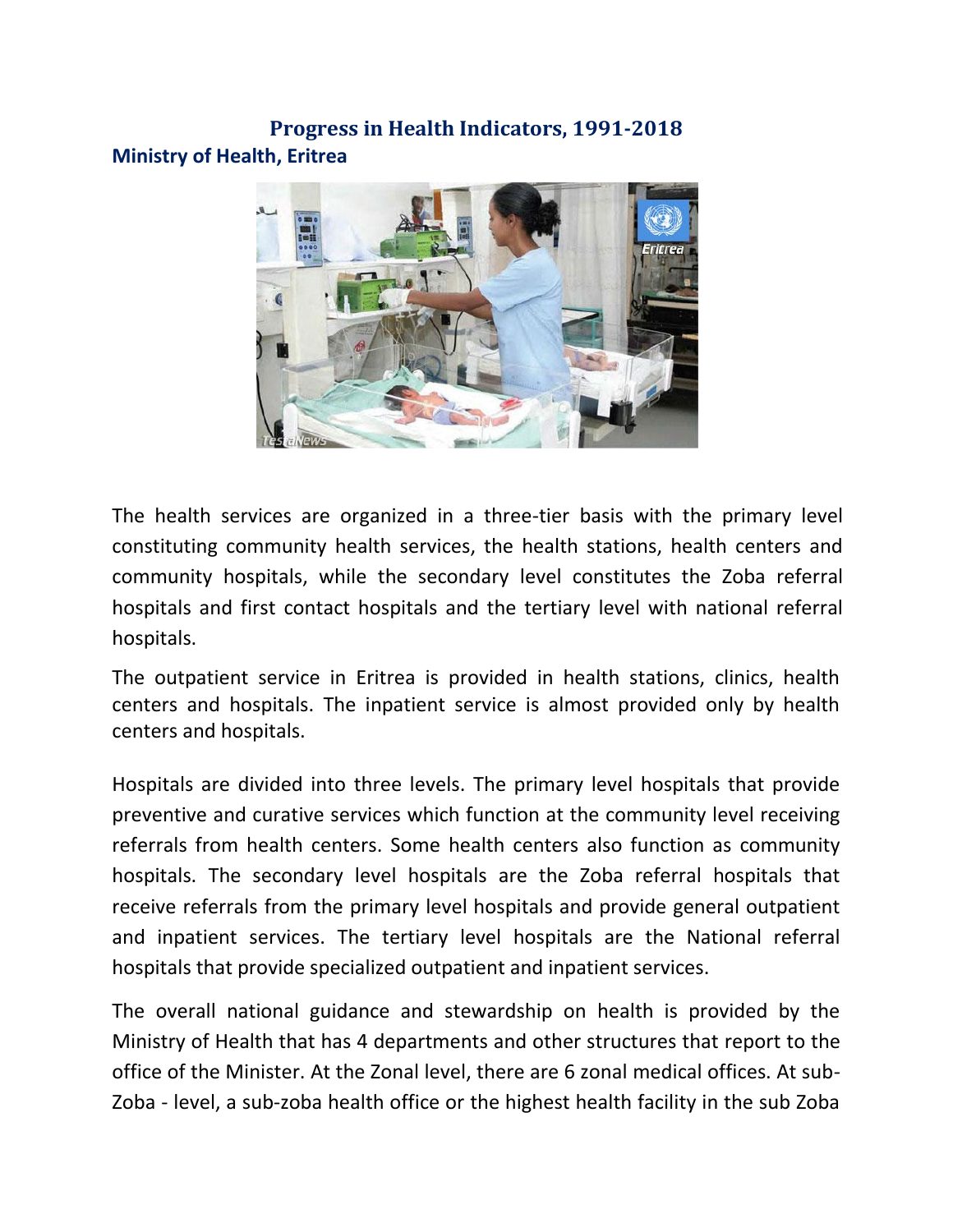caries the leadership and managerial responsibility of the sub-Zoba. Separate sub-Zoba Medical Offices have been established in some Zobas. The MOH is now making plans to scale-up establishing sub-Zoba health offices in all Zobas.

Health service delivery has been guided by the National Health Policy. Since 2000, the health policy has been implemented through cycles of five year strategic plans and annual operational plans, which started at programs level and since 2012 developed to a sector wide Strategic Development Plan (HSSDP). At the moment the country is implementing its HSSDP II, which covers the period 2017-2021. The HSSDP provides the medium term strategic directions that the health sector will facilitate the attainment of the Eritrean health aspirations and so contribute appropriately to the national development, and global health agenda.

The Eritrean health care system is made up of public and private sectors, majority of health care facilities are publically owned. As indicated in [as](#page-1-0)

<span id="page-1-0"></span>[Table](#page-1-0) 1: by the end of December, 2018 there were 332 health facilities reporting on monthly bases to their respective Zobas

| <b>ZOBA</b>                          | <b>Hospit</b><br>al | Communit<br>y Hospital | Healt<br>$\boldsymbol{h}$<br>Cent<br>er | <b>MCH</b><br><b>Clinic</b> | <b>Health</b><br><b>Station</b> | Clini<br>$\boldsymbol{C}$ | <b>Total</b> | %<br>0f<br><b>Tot</b><br>al |
|--------------------------------------|---------------------|------------------------|-----------------------------------------|-----------------------------|---------------------------------|---------------------------|--------------|-----------------------------|
| <b>AN</b>                            | 1                   | $\bf{0}$               | 8                                       | 1                           | 22                              | 3                         | 35           | 10.<br>5                    |
| <b>DE</b>                            | 1                   | $6\phantom{1}6$        | 9                                       | $\overline{2}$              | 42                              | 1                         | 61           | 18.<br>4                    |
| <b>DKB</b>                           | 1                   | 1                      | 1                                       | $\boldsymbol{0}$            | 12                              | $\overline{2}$            | 17           | 5.1                         |
| <b>GB</b>                            | 1                   | $\overline{2}$         | 14                                      | 3                           | 60                              | $\boldsymbol{0}$          | 80           | 24.                         |
| <b>MA</b>                            | 1                   | $\overline{2}$         | 10                                      | $\bf{0}$                    | 24                              | 40                        | 77           | 23.<br>$\overline{2}$       |
| <b>Nation</b><br>al<br><b>Referr</b> | 10                  | $\boldsymbol{0}$       | 1                                       | $\boldsymbol{0}$            | $\boldsymbol{0}$                | $\boldsymbol{0}$          | 11           | 3.3                         |

### **Table 1: Number of Health facilities by Zoba and type as of December, 2018**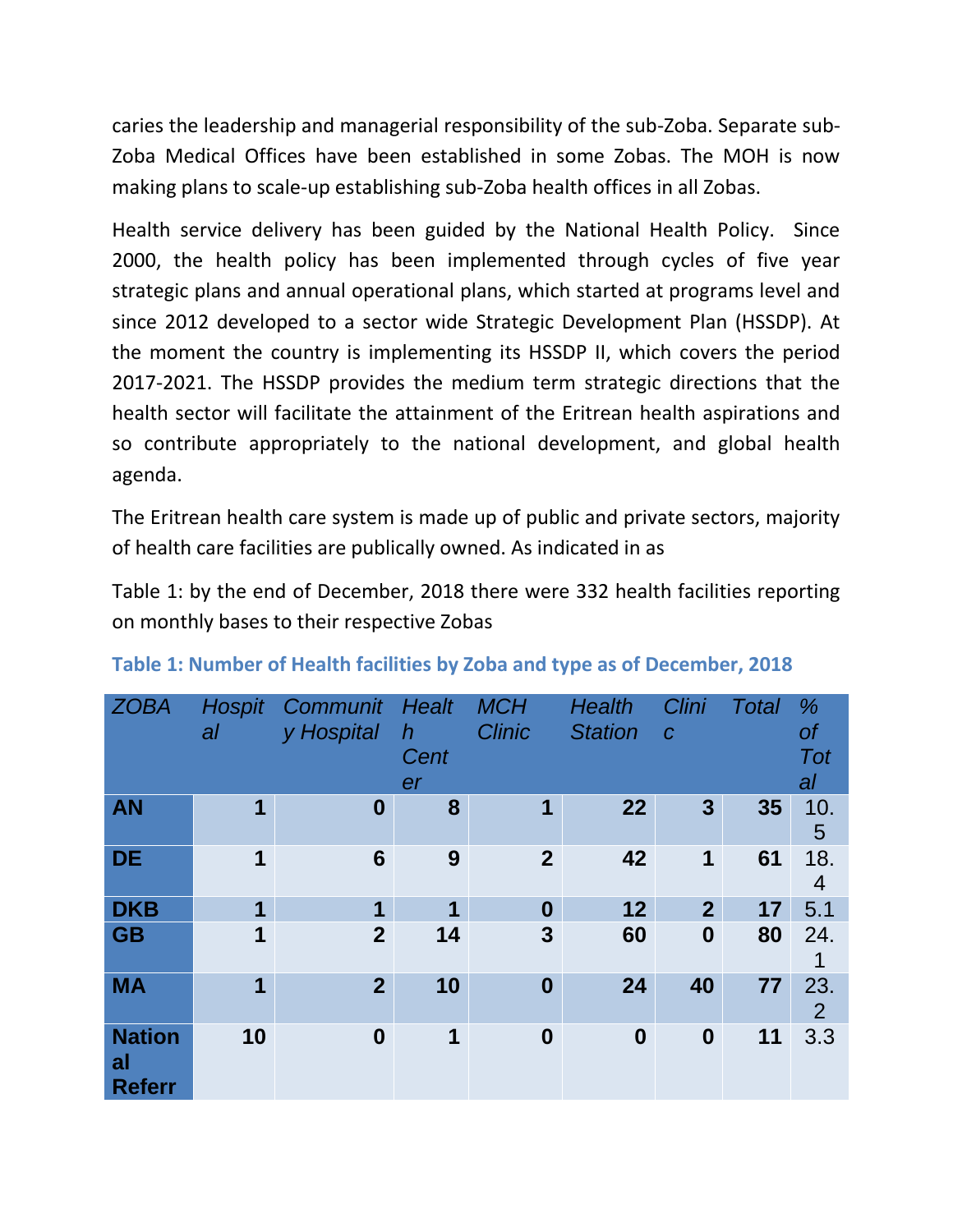| al                                                                    |     |                |      |                |      |      |      |              |
|-----------------------------------------------------------------------|-----|----------------|------|----------------|------|------|------|--------------|
| <b>SKB</b>                                                            | 1   | $\overline{3}$ | 11   | $\overline{2}$ | 28   | 6    | 51   | 15.          |
|                                                                       |     |                |      |                |      |      |      | 4            |
| <b>Eritrea</b>                                                        | 16  | 14             | 54   | 8              | 188  | 52   | 332  | 100          |
|                                                                       |     |                |      |                |      |      |      | $\mathbf{0}$ |
| $%$ of                                                                | 4.8 | 4.2            | 16.3 | 2.4            | 56.6 | 15.7 | 100. |              |
| <b>Total</b>                                                          |     |                |      |                |      |      | 0    |              |
|                                                                       |     |                |      |                |      |      |      |              |
| KeyAN= Anseba, DE= Debub, DK= Debubawi Keih Bahri, GB=                |     |                |      |                |      |      |      |              |
| Gash-Barka, MA=Maekel, NR= National Referral, SK=                     |     |                |      |                |      |      |      |              |
| <b>SemenawiKeih Bahri</b>                                             |     |                |      |                |      |      |      |              |
| Source: Health Information Management System (HMIS) Report, 2018 (MOH |     |                |      |                |      |      |      |              |

**Source: Health Information Management System (HMIS) Report- 2018 (MOH, 2019b)**

In addition to the above stated number of health facilities there are 311 private retail outlets (46 Pharmacies, 41 drug shops, and 224 rural drug vendors) that distributed medicine to the concerned bodies as indicted in 2.

| Zoba         | Pharmacy       | <b>Drug</b><br>shop | <b>Rural Drug</b><br>Vendor | <b>Total</b> |
|--------------|----------------|---------------------|-----------------------------|--------------|
| <b>MA</b>    | 34             | 19                  | 11                          | 64           |
| <b>SKB</b>   | $\overline{2}$ | $\overline{4}$      | 29                          | 35           |
| <b>DE</b>    | 3              | 8                   | 61                          | 72           |
| <b>AN</b>    | 3              | $\overline{4}$      | 28                          | 35           |
| <b>GB</b>    | 4              | 5                   | 91                          | 100          |
| <b>DKB</b>   | $\overline{0}$ | $\overline{1}$      | $\overline{4}$              | 5            |
| <b>Total</b> | 46             | 41                  | 224                         | 311          |
| % of Total   | 15             | 13                  | 72                          | 100.0        |

| Table 2: Current Distribution of Private Retail Outlets in 2018 |  |  |  |  |  |  |
|-----------------------------------------------------------------|--|--|--|--|--|--|
|-----------------------------------------------------------------|--|--|--|--|--|--|

Source: Health Information Management System (HMIS) Report- 2018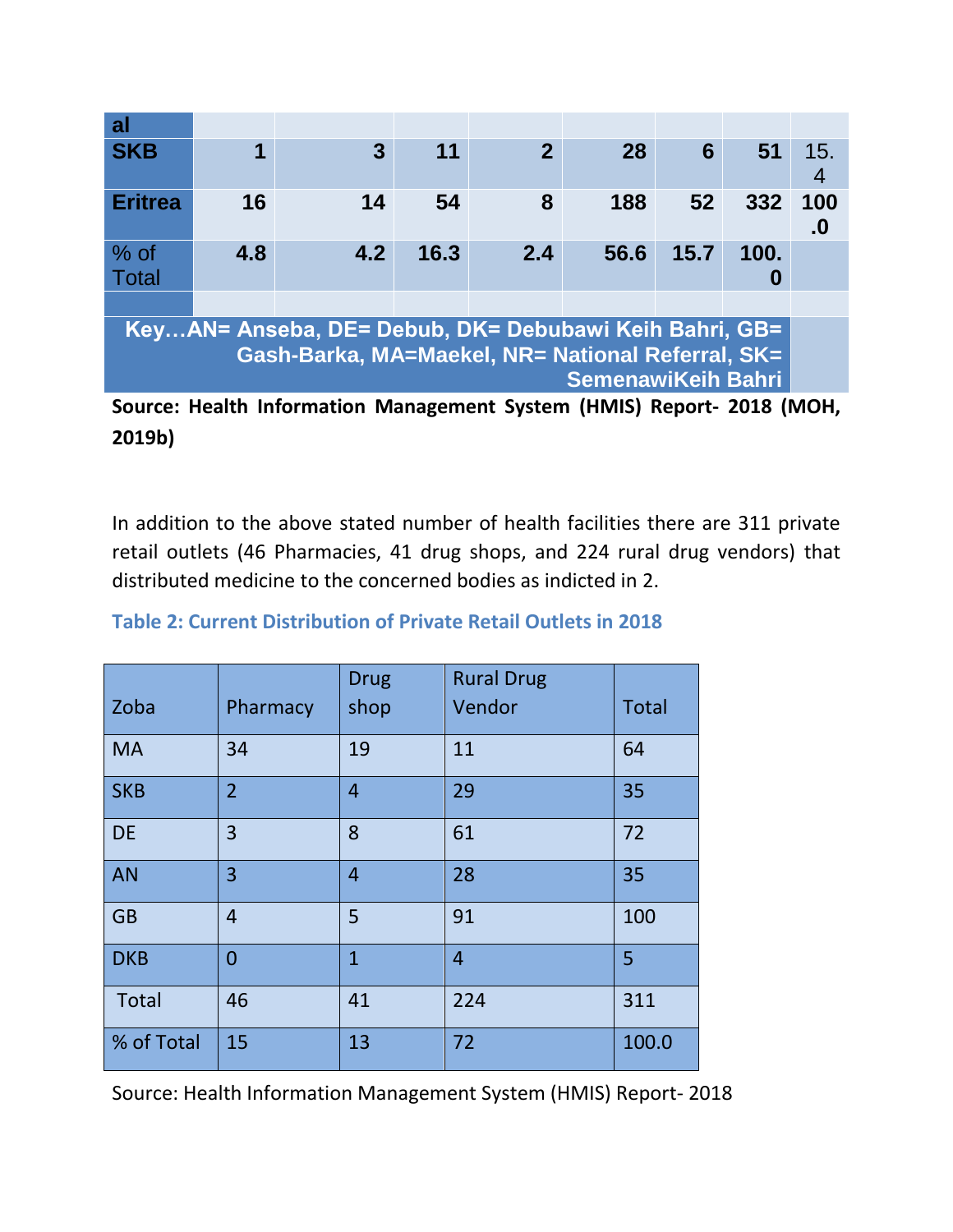The doctors, nurses and associate nurses, ratio in 2017 was 1:17134, 1:2965, 1:1312 respectively indicating that there were 0.58:3:4 and 7.6 per 10,000 people of doctors, nurses and associate nurses respectively taking only those employed by the MOH. An average of 20-30 doctors are graduating yearly starting in 2009 that will significantly reduce the ratio. The minimum requirement for nurses and associate nurses is already achieved. The WHO recommended target for developing countries in the doctor population and nurse population ratio is 1:10,000 and 1: 5,000 respectively (MOH, 2019b).

As the result of the concerted efforts made to expand health services by building health facilities and equipping them with the necessary equipment and skilled health personnel, access to health care within 10 Km radius, increased from 46 percent in 1991 to 80 percent at present (2019). Currently, over 60 percent of the population live within 5 kms. from a health facility.

There are notable successes in areas of service provision which include: at least one antenatal coverage, which stands at 96% and institutional delivery (delivery in a health facility), which stands at 62%, Immunization coverage for Penta and Measles including Pneumococcal conjugate  $3<sup>rd</sup>$  dose (PCV3) stands at 98%. Drastic reductions were also seen in harmful practices including, early marriage and female genital mutilation. In the area of hygiene and sanitation, which was lagging behind, successes are reported with already 924 (35%) of the 2,666 rural villages in the country having been declared "Open Defecation Free". The effort of towards declaring open defecation free is being scaled up and consequently, Eritrea is planning to end open defecation by 2022 (MOH, 2019a).

Looking at specific contributors to disease burden, there have been improvements in the incidence, prevalence and mortality due to most communicable disease, including HIV, TB and Malaria. In 2016: New HIV infections was estimated at 0.15 per 1,000 uninfected population; Tuberculosis incidence was estimated at 74 per 100,000 population; Malaria incidence was estimated at 17.2 per 1,000 population at risk; Hepatitis B surface antigen (HBsAg) prevalence among children under 5 years was estimated at 0.74 %; Probability of dying from any of cardiovascular diseases, cancer, diabetes, chronic respiratory diseases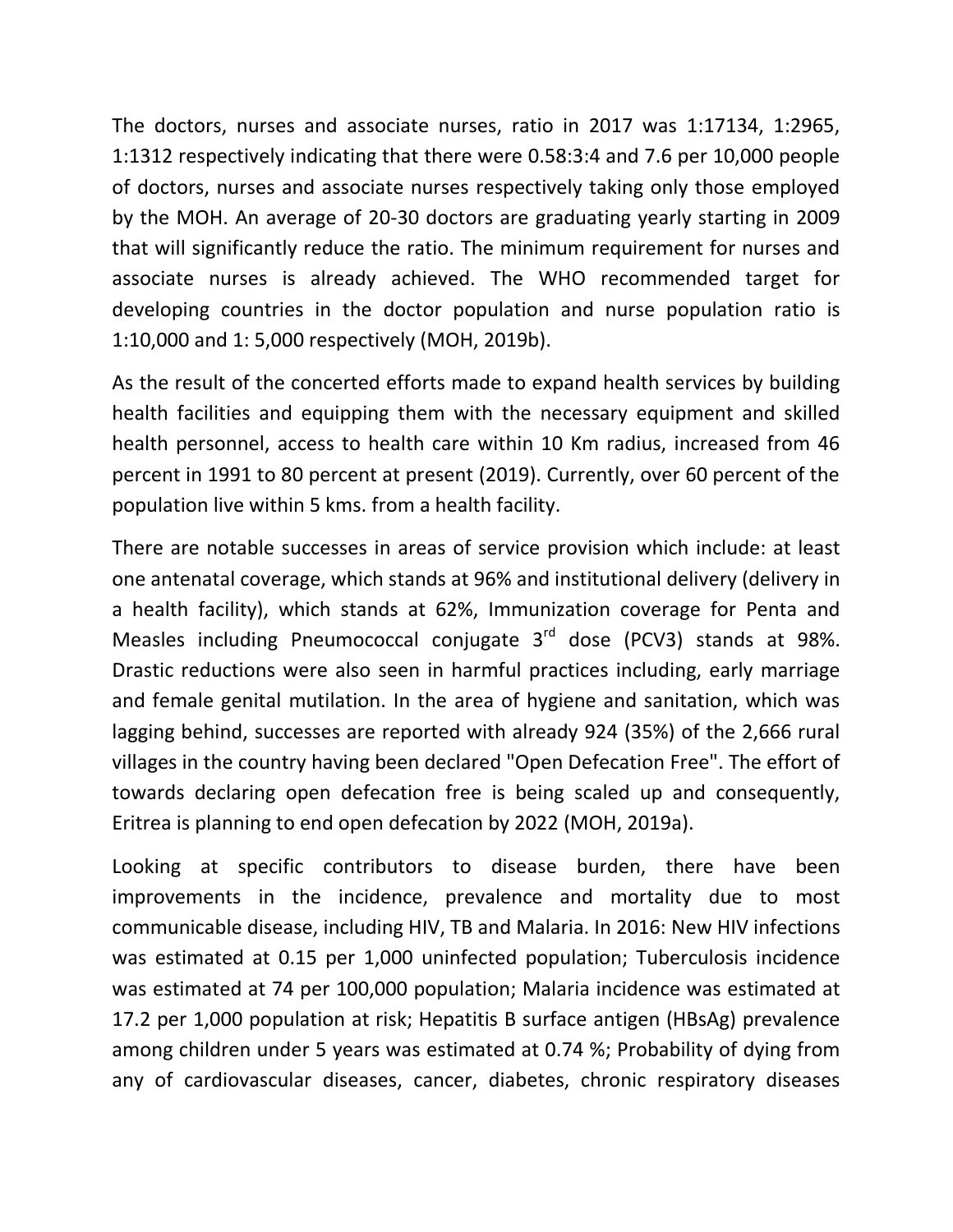between age 30 and exact age 70 was estimated at 23.9 %; Age standardized mortality rate attributed to household and ambient air pollution was estimated at 173.7 per 100,000 population; Mortality rate attributed to exposure to unsafe WASH (Water, sanitation and hygiene) at services was estimated at 45.6 per 100,000 population; Total alcohol per capita (>= 15 years of age) consumption was estimated at 1.3 litres of pure alcohol; Age-standardized prevalence of tobacco smoking among persons 15 years and older was estimated at 11.4 % for male and 0.2% for female; Average of 13 International Health Regulations core capacity scores was estimated at 49(MOH, 2019a).

These and other efforts and achievements in the health sector and in many other development endeavors resulted in continuous improvements of impact health indicators such as under-five mortality, maternal mortality and life expectancy. *From 1991 to 2015,* Maternal Mortality Ratio was reduced by 69 percent (from 1,590 to 501 per 100,000 LB), Neonatal Mortality Rate was reduced by 45 percent (from 33.6 to 18.4 per 1,000 LB) and Under-five Mortality Rate was reduced by 69 percent (151 to 47 per 1,000 LB). These remarkable achievements are among few best in Africa Region. As shown in the World Health Statistics Annual Reports (WHO, 2016), during the same period, the average reductions in Africa region were 45 percent, 38 percent and 54 percent for maternal, neonatal and underfive mortality respectively. Life expectancy at birth, which is considered as a summative health indicator increased by 35 percent from 48 years in 1990 to 65 years in 2016, (62.9 years for male and 67.1 years for female), while the Healthy life expectancy at birth was estimated at 57.4 years in 2016.

### **Child Mortality**

As there were no population surveys that estimated child mortalities, since EPHS 2010, and as the UN estimates are comparable with the MOH estimates, Eritrea adopts the UN estimates for its annual updates in early childhood mortality.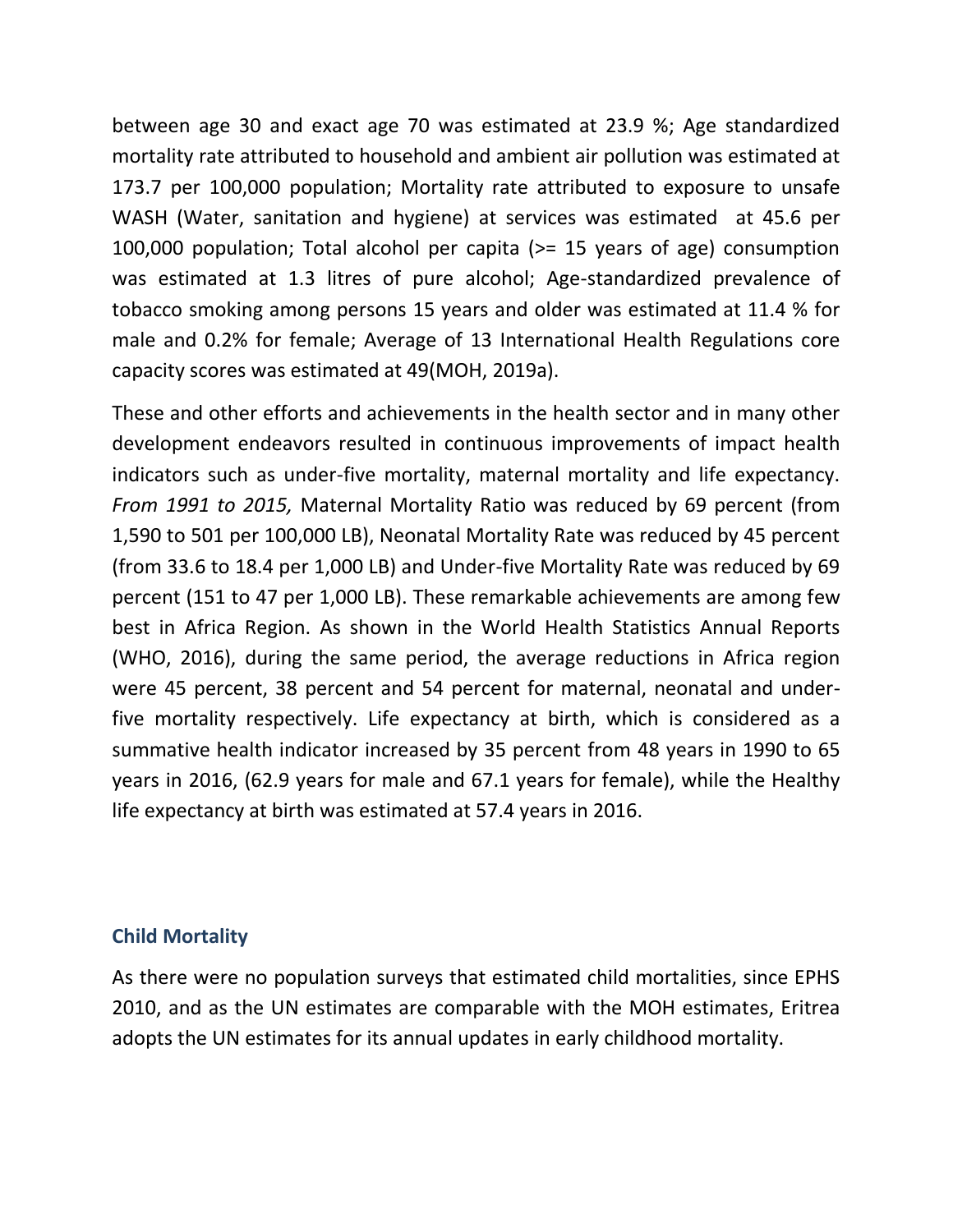[Figure](#page-5-0) 1: depicts the UN Inter-agency Group for Child Mortality Estimation (UN IGME) estimates from 1980 to 2017 *(UNICEF et al 2019)*. As shown in figure 3.9Under-five Mortality Rate was reduced by 72 percent, from 151 per 1,000 live births in 1991 to 43 in 2017 and Neonatal Mortality Rate was reduced by 47 percent, from 34 per 1,000 live births in 1991 to 18 in 2017. In 2017, neonatal mortality in Eritrea accounted for more than half (54%) of the infant deaths and about 42% of under-fives deaths.

Figure 1, reveals that under-five mortality rate in Eritrea is much lower and the rate of reduction much faster than the average for sub-Saharan Africa.



<span id="page-5-0"></span>**Figure 1: The UN Inter-agency Group for Child Mortality Estimation (UN IGME) estimates of under- five and infant mortality rates per 1,000 live births; from 1980 to 2017. Source: UN-IGME, Estimates; (UNICEF, et al 2019)**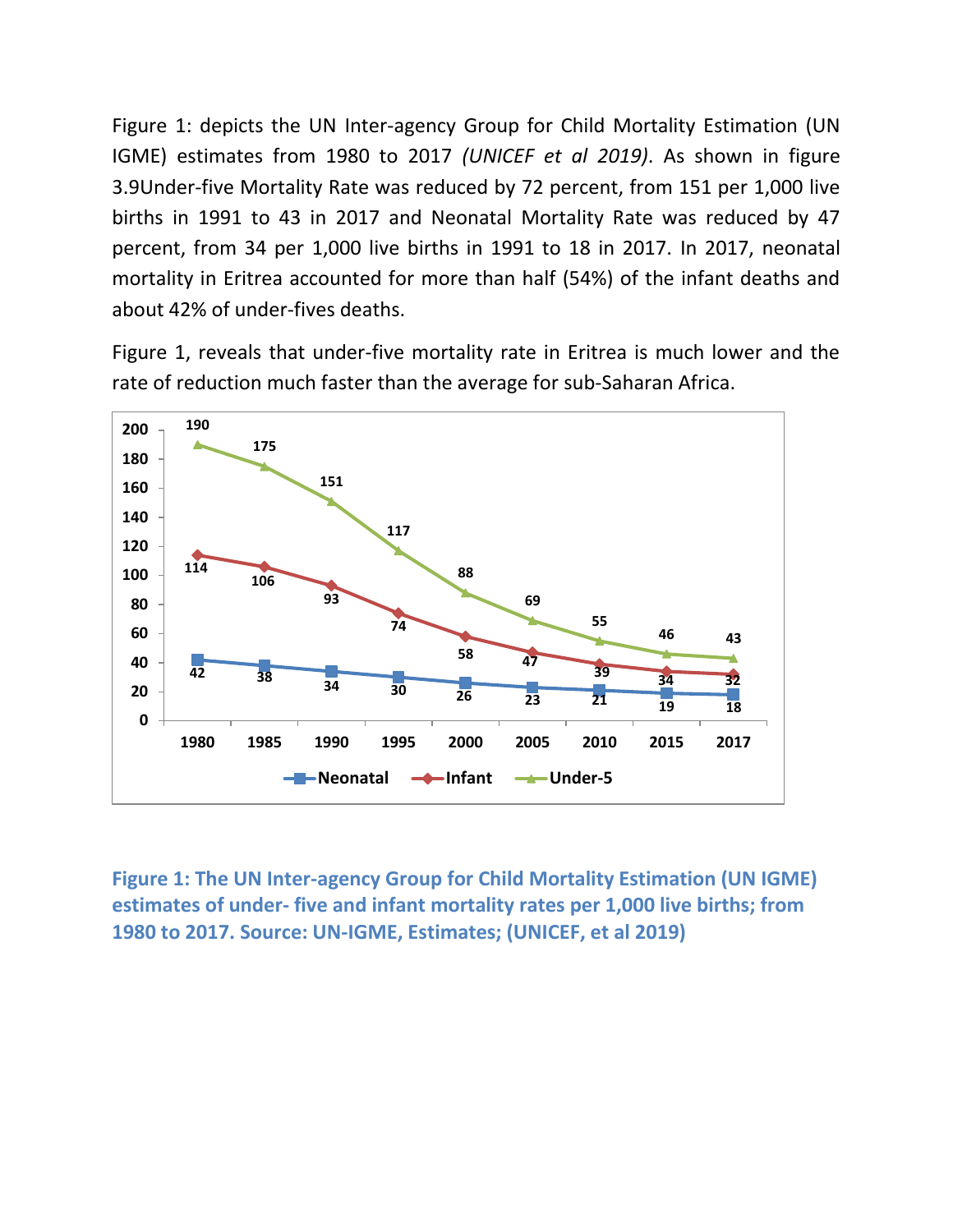

## **Figure 2: Levels and Trends in Under-five Mortality Rate , Eritrea and Sub-Saharan Africa, 1990–2013** *Source: UN-IGME 2014, UN-IGME 2015***.** *(UNICEF 2014, UNICEF 2015)*

The 2015 UN-IGME report *(UNICEF et al 2015)* states that, at the country level, about a third of countries (62) have reduced their under-five mortality by two thirds or more and achieved the MDG 4 target set in 2000. Eritrea is among the ten countries in the WHO Africa region that have achieved MDG4 in 2015, by reducing under-five mortality by two-third. For Eritrea this achievement was not a surprise, as it had been among the countries on track since 2006 and had already achieved it by 2013.

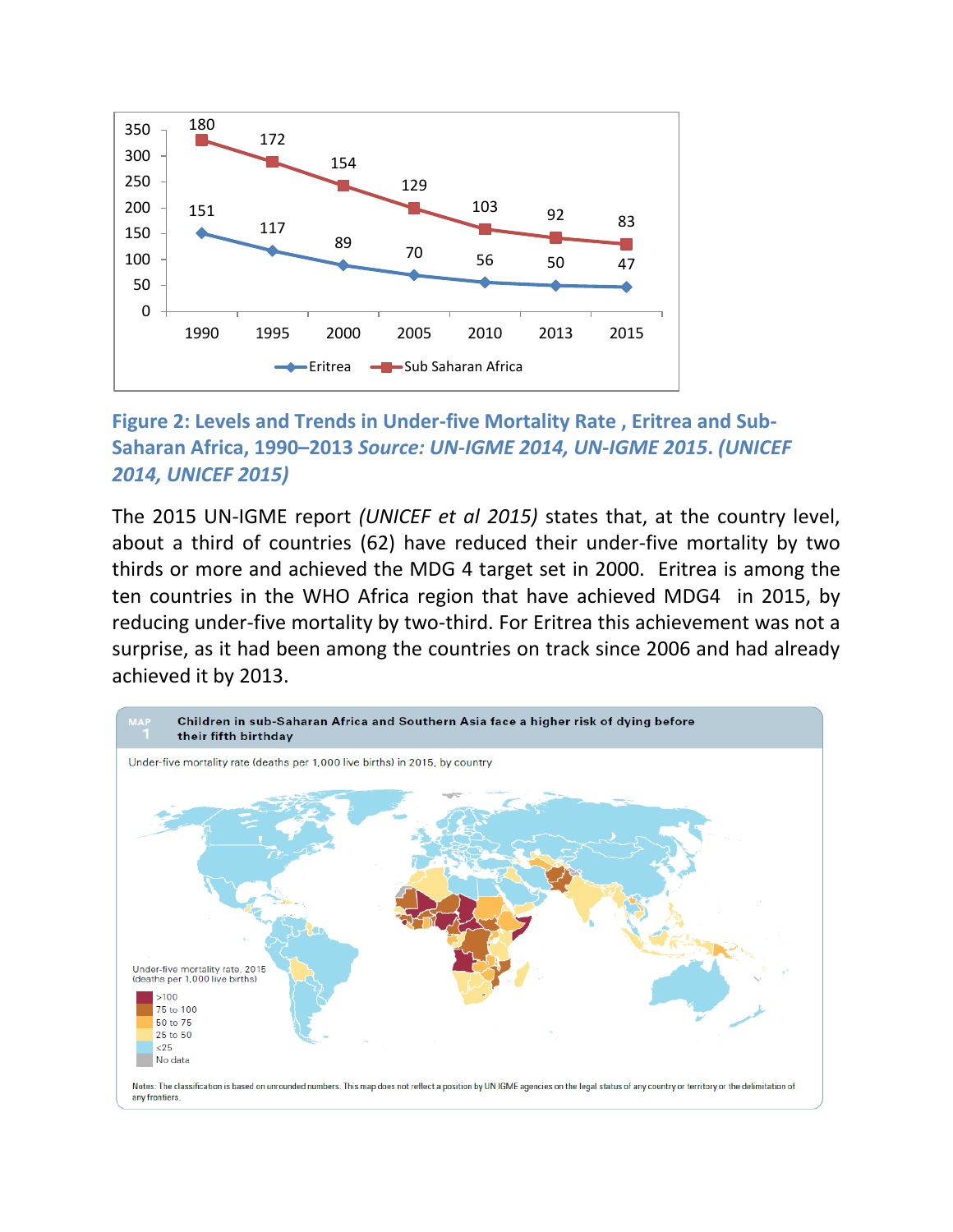

# **Figure 3: Global Map for Classification of Levels in Under-five Mortality Rate , 2015, Source: UN-IGME 2015 (UNICEF et al 2015).**

### **Maternal Mortality**

As shown in [Figure](#page-8-0) 4: health facilities based maternal mortality ratio per 100,000 live births decreased by 46% from 238.6 per 100,000 in the year 2010 to 129 per 100,000 in 2018 (MOH, 2019b).

Closely studying the trends of health facility based maternal mortality deaths [\(Figure](#page-8-0) 4: ) and the three nationally representative studies that determined MMR, namely the 1995 EDHS, the 2003 study by Ghebrehiwet Mismay eta al (Ghebrehiwet Mismay eta al, 2006) and the 2010 EPHS [\(Figure 5: \)](#page-9-0); as well as the trends and the 62% current status of health facility delivery [\(Figure](#page-8-0) 4: ), the proportion of health facility based maternal deaths to the total maternal deaths is estimated at a minimum of 50%. Hence, the MMR for 2018 is estimated at maximum of 258 per 100,000 live births. This conservative point estimate (the range being within 20% below and above it) is accepted by the MOH and the Draft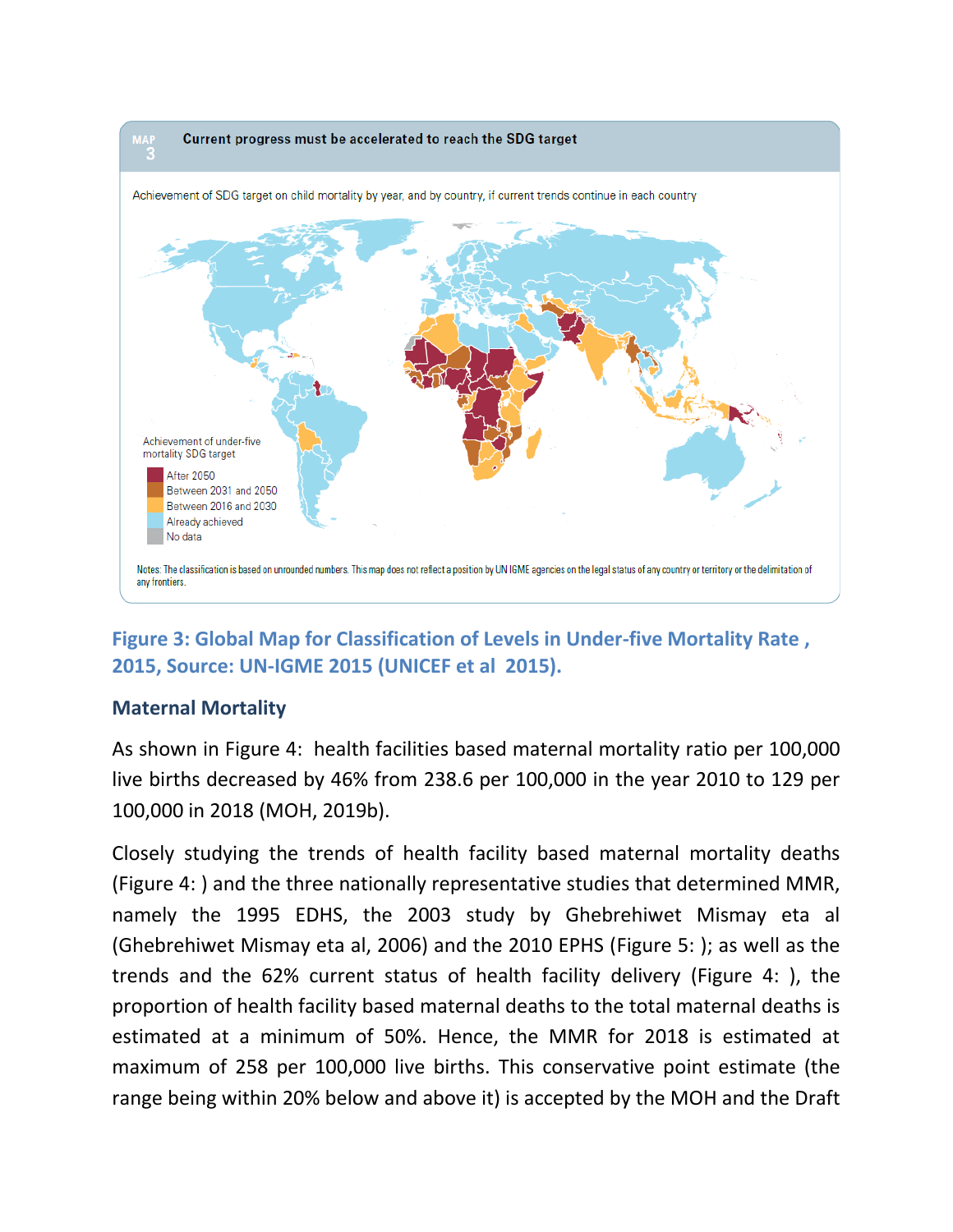2019 NHP states it as the 2018 MOH estimate for Maternal Mortality Ratio. This more plausible estimate is almost half of the UN estimate for 2015 (501 per 100,000 LB).



<span id="page-8-0"></span>**Figure 4: Trend in Health Facility Based Maternal Mortality Ratio per 100,000 Health Facility Live Births, 2000-2018 (Data Source: MOH, HMIS/DHIS2 Annual Reports; MOH 2019b)**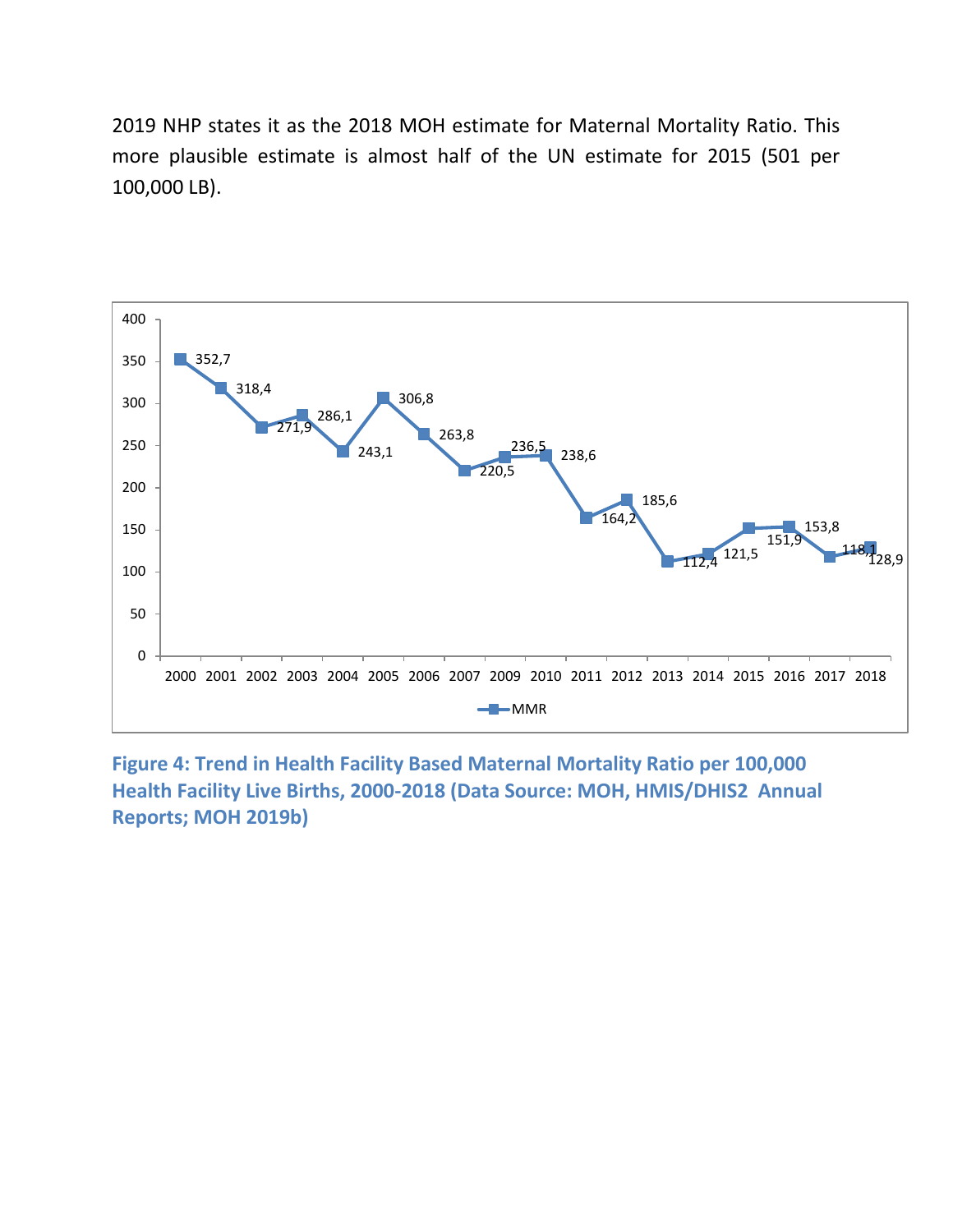

<span id="page-9-0"></span>**Figure 5: Trend Maternal Mortality Ratio per 100,000 Live Births, 1995-2018**

## **Trends in Life Expectancy**

Trends in life expectancy are usually taken as a summary indicator of many other health indicators. The indicators of life expectancy presented in

[Table](#page-10-0) 3: are: Life Expectancy at Birth; Healthy Life Expectancy (HALE) at birth and Lost health expectancy.

Life expectancy at Birth reflects the overall mortality level of a population and summarizes the mortality pattern that prevails across all age groups-children and adolescents, adults and the elderly. HALE represents the average number of years that a person in a population can expect to live " in full health" by taking into account years lived in less than full health due disease and/or injury. Lost health expectancy is a relative difference between life expectancy and healthy life expectancy, expressed as a percentage of life expectancy at birth.

Life expectancy at birth increased significantly from 48 years in 1990 to 65.5 years in 2017 (UNDP, 2018). In 2017, life expectancy in males is estimated at 63.4, while that of females is estimated at 67.7 years (UNDP, 2018). Life expectancy at